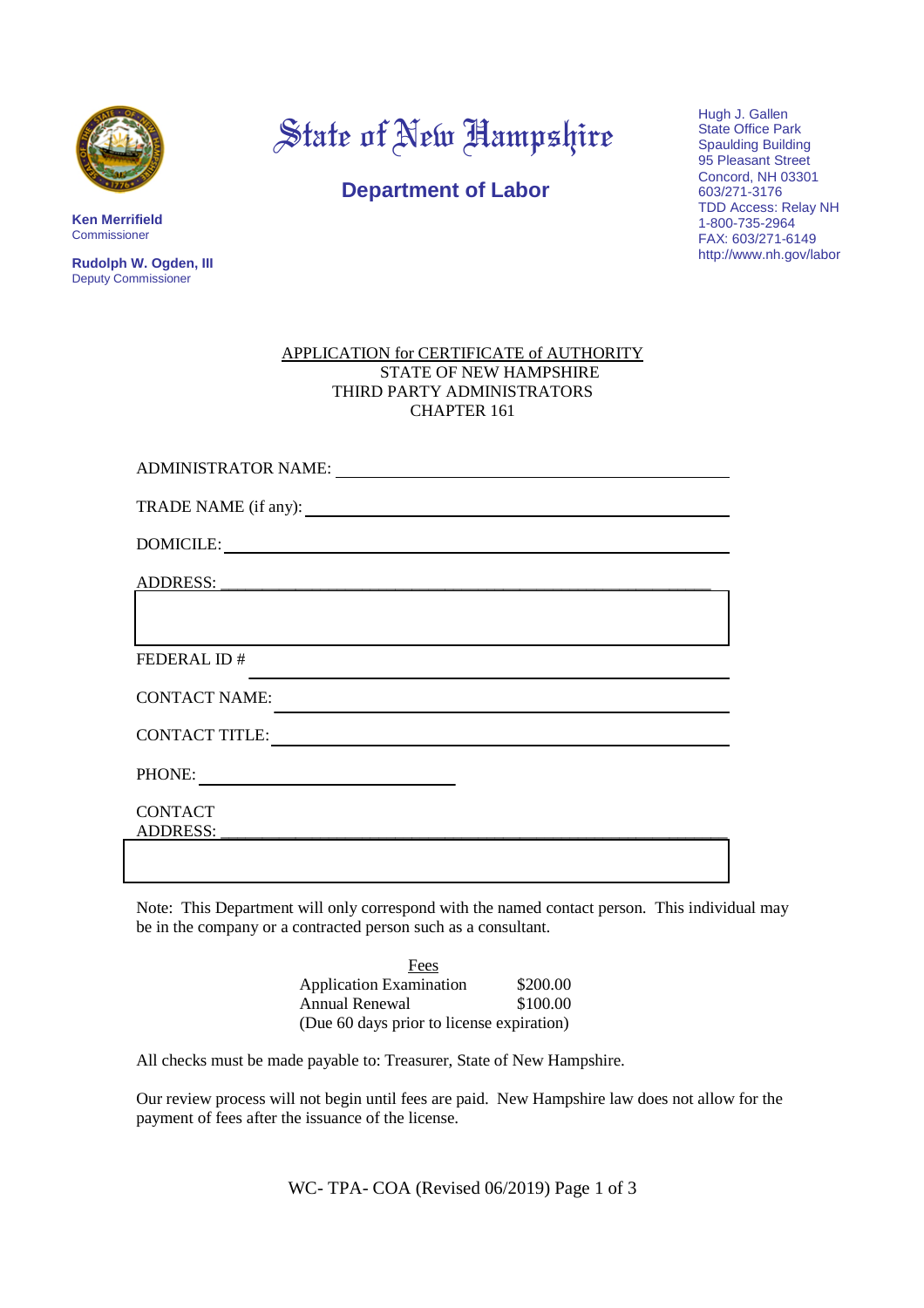

# State of New Hampshire

**Department of Labor**

Hugh J. Gallen State Office Park Spaulding Building 95 Pleasant Street Concord, NH 03301 603/271-3176 TDD Access: Relay NH 1-800-735-2964 FAX: 603/271-6149 http://www.nh.gov/labor

**Commissioner Rudolph W. Ogden, III** Deputy Commissioner

**Ken Merrifield**

### *SECTION 1 - MANAGEMENT*

1.) OFFICIAL *LIST OF ALL INDIVIDUALS* responsible for the conduct of affairs of the administrator. The list should give the name, position occupied, address and the professional qualifications of each of these individuals. It should also be sworn to as a true and complete list by the secretary of the administrator. The list shall include:

- Board of Directors
- Board of Trustees
- Executive Committee/Governing Board/Committee
- Principal Officers
- Shareholders (10% or more)
- Others exercising control/influence

#### *SECTION 2 - FINANCIAL*

 A Security Deposit Agreement from a New Hampshire bank indicating that a minimum of \$100,000 has been placed with that bank and pledged to the Commissioner of Labor of the State of New Hampshire,

Or

- Fidelity bond with a minimum face value of 1 million dollars.
- Or
- A surety bond issued for a minimum of \$100,000 by a surety company licensed to do business in the State of New Hampshire.

1.) THE PHYSICAL ADDRESS WHERE THE BOOKS AND RECORDS MAINTAINED BY THE ADMINISTRATOR ARE LOCATED:

2.) THE FOLLOWING DOCUMENTS MUST BE INCLUDED WITH THE APPLICATION:

- Federal Tax Returns (last 3 years)
- Audited Financial statement (2 most recent years)